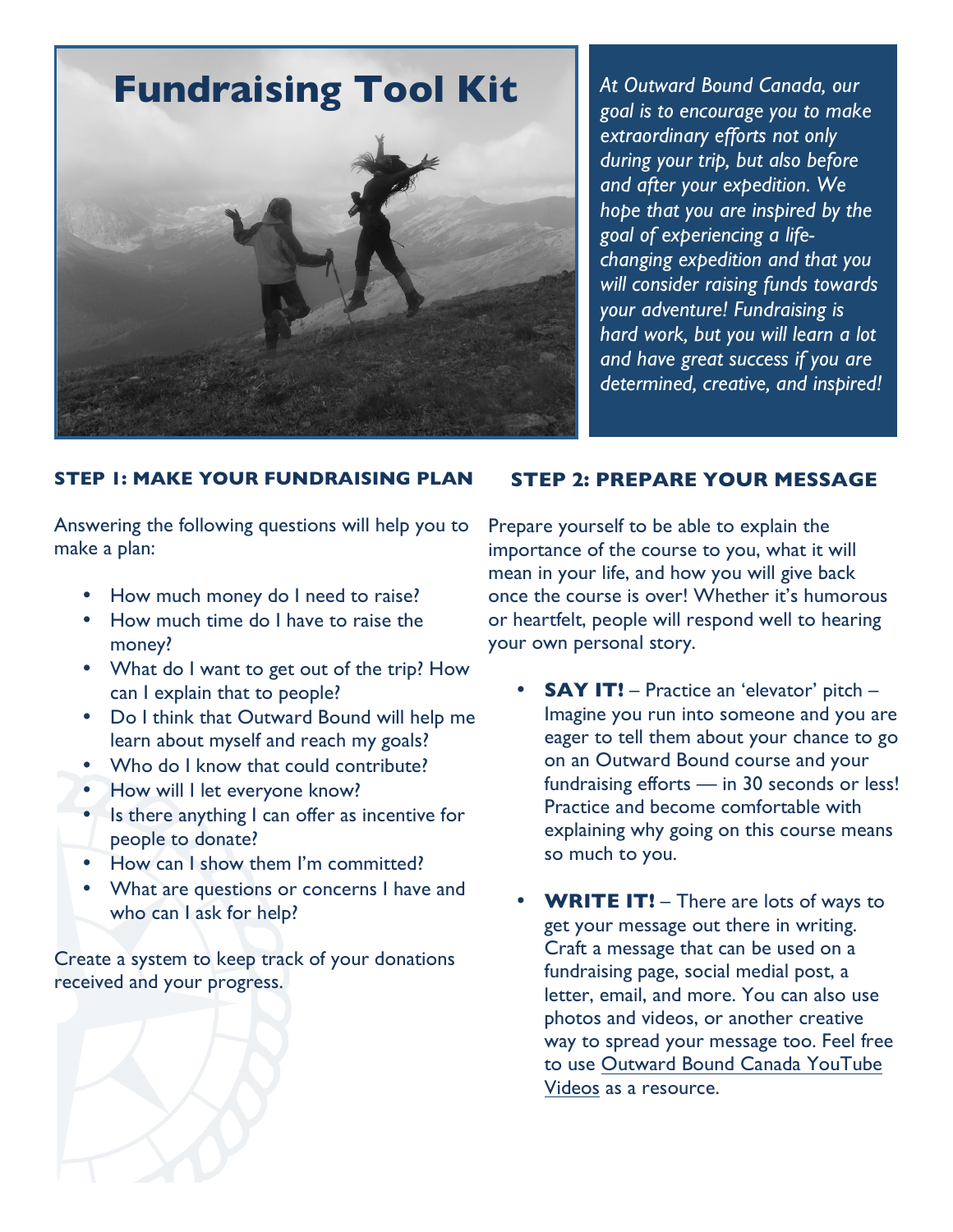## **STEP 3: ASK AND YOU SHALL RECEIVE!**

The #1 reason people give is because they are *asked*! Don't be shy about telling everyone you know that you are participating in your Outward Bound course and raising money for your participation in the course.

#### • *Who can you ask?*

Anyone you know! Family members, friends and classmates, family friends, neighbours, teachers, place of worship, coaches, community groups you are involved with – anyone that you think could help you!

#### • *How do I ask?*

Create an Online Fundraising Page! GoFundMe is a frequently used fundraising platform (www.GoFundMe.com). Or research other online fundraising tools to offer an online donation option to your donors. Get the message out online – send an email to your networks or post about your fundraiser on social media! Create a handout that you could give to local businesses and community groups in your neighbourhood, your school, or any time you are at a social gathering.

#### • *Here are some Fundraising Ideas:*

- Host a fundraising event: such as a coffee house, BBQ, trivia night, or a yard sale, or anything that you think would work well for you and your community!
- What skills do you have that you could share with others? You could sell your artistic work, teach a friend to cook, try gardening or shoveling a neighbour's driveway, with the benefits going to your course.
- Declutter your home and sell gently used items.
- If you have a birthday coming up, you could consider asking for donations instead of gifts.
- Take on a personal challenge, such as a bike ride or run and ask for sponsorships. This would also help you train for the expedition!

### **STEP 4: DON'T FORGET TO FOLLOW UP AND SAY THANK YOU!**

- Many people need more than one request to donate and will appreciate the reminder. Include fun facts and an update on how close you are to reaching your goal. And don't forget an email *after* your course to tell everyone how it went!
- Show your appreciation to your donors and anyone that helped you along the way! Make sure to get their contact information so that you can send them a thank you letter, note or message. Consider including a picture of yourself from your course!

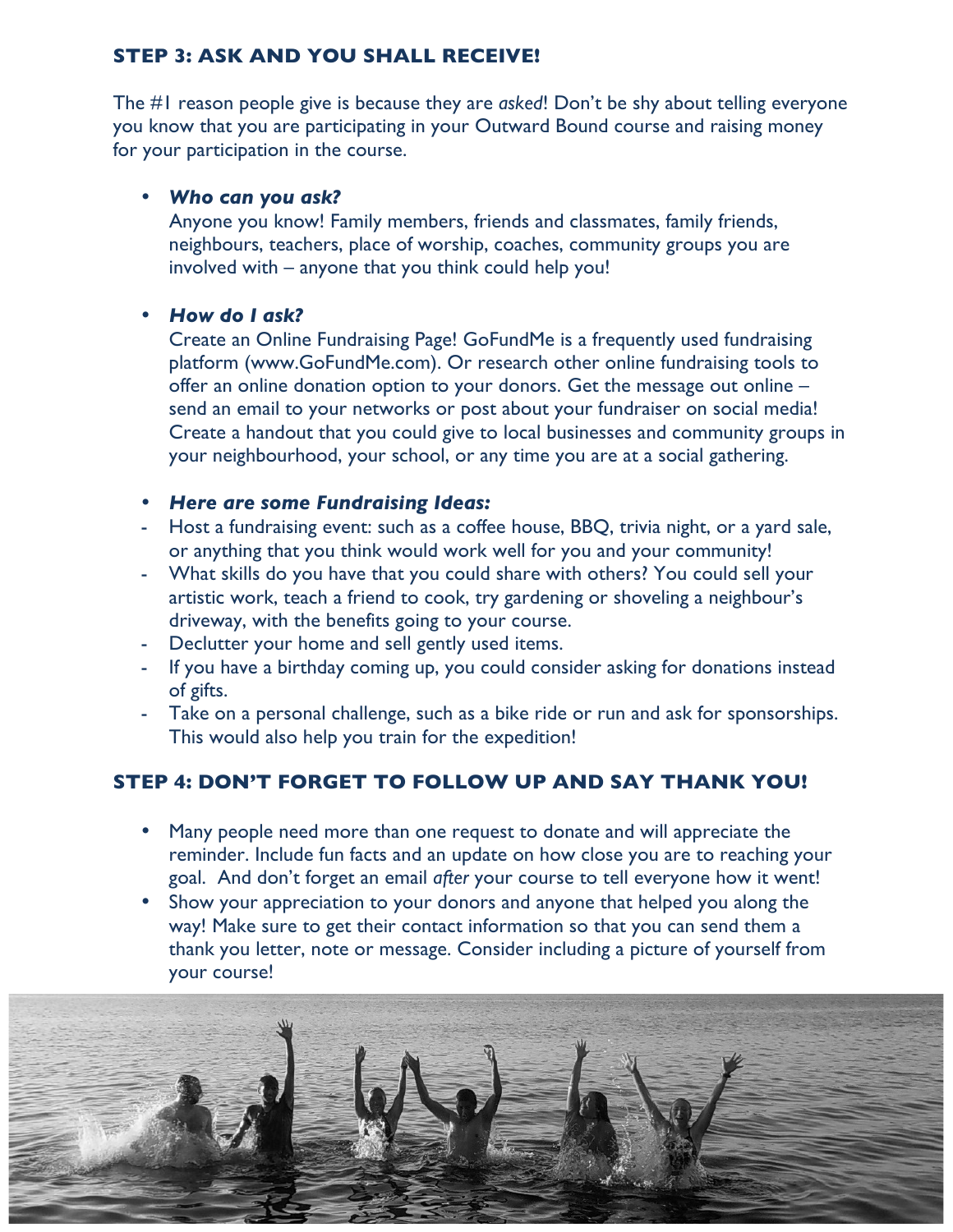# **FUNDRAISING PLAN**

| <b>ACTIVITY</b> | <b>DATE(S) &amp;<br/>TIMELINE</b> | <b>TARGET</b><br><b>INCOME \$</b> | <b>ACTUAL</b><br><b>INCOME \$</b> | RUNNING<br><b>TOTAL \$</b> |
|-----------------|-----------------------------------|-----------------------------------|-----------------------------------|----------------------------|
|                 |                                   |                                   |                                   |                            |
|                 |                                   |                                   |                                   |                            |
|                 |                                   |                                   |                                   |                            |
|                 |                                   |                                   |                                   |                            |
|                 |                                   |                                   |                                   |                            |
|                 |                                   |                                   |                                   |                            |
|                 |                                   |                                   |                                   |                            |
|                 |                                   |                                   |                                   |                            |
|                 |                                   |                                   |                                   |                            |
|                 |                                   |                                   |                                   |                            |
|                 |                                   |                                   |                                   |                            |
|                 |                                   |                                   |                                   |                            |
|                 |                                   |                                   |                                   |                            |
|                 |                                   |                                   |                                   |                            |
|                 |                                   |                                   |                                   |                            |
|                 |                                   |                                   |                                   |                            |